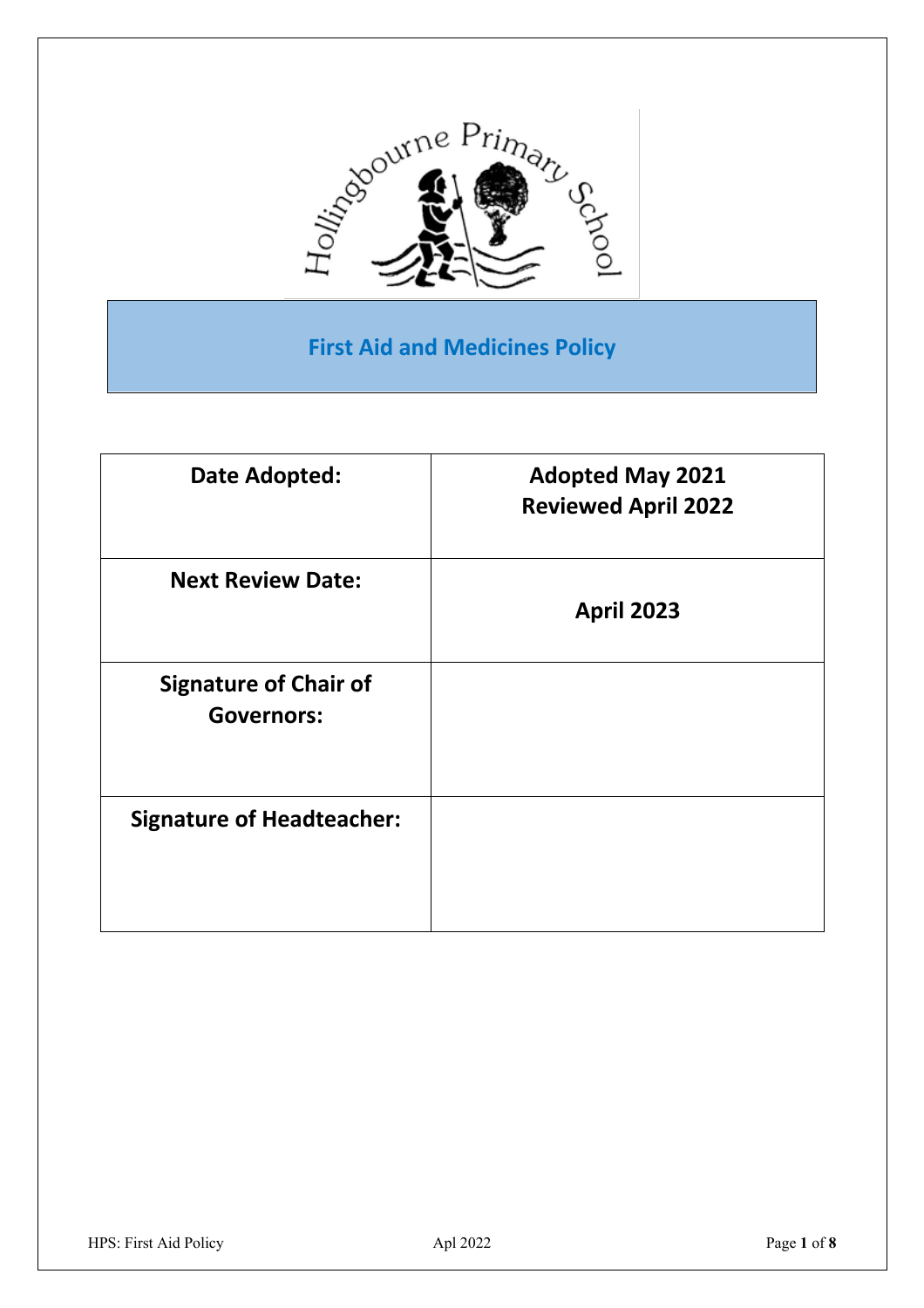### **First Aid and Medicines Policy**

At Hollingbourne we believe it is essential to have in place adequate first aid provision and medical care for all pupils and school personnel.

### **Aims**

- To provide adequate first aid provision and medical care for pupils and school personnel.
- To have in place qualified first aid personnel.
- To have in place adequate first aid equipment.
- To have in place excellent lines of communication with the emergency services and other external agencies.

### **Strategy**

| <b>Identification &amp;</b><br><b>Awareness</b> | • Parents must inform the school of their child's medical history that<br>may be a cause for concern.<br>School personnel must be suitably trained in identifying pupils with<br>expected problems.<br>School personnel must report any concerns they have on the medical<br>welfare of any pupil. |
|-------------------------------------------------|----------------------------------------------------------------------------------------------------------------------------------------------------------------------------------------------------------------------------------------------------------------------------------------------------|
| <b>Training</b>                                 | • For all personnel to undertake training in first aid, administration of<br>medicines and awareness of medical problems in pupils.                                                                                                                                                                |
| <b>Administration of</b><br><b>Medicines</b>    | • A procedure must be in place for the administration of medicines for<br>pupils.<br>Before the school administers any medication the parent must<br>complete the necessary paper work.<br>Records must be kept of the administration of medicines.                                                |
| <b>House Keeping</b>                            | • All medicines must be securely stored in a central location.                                                                                                                                                                                                                                     |
| <b>Emergencies</b>                              | • A procedure for dealing with accidents must be in place.                                                                                                                                                                                                                                         |
| <b>Records</b>                                  | • Records are to be kept for all pupils.                                                                                                                                                                                                                                                           |
| <b>Reporting</b>                                | • Parents are to be informed of all accidents especially head injuries.                                                                                                                                                                                                                            |

We believe the strategy is effective in the provision of medical and first aid care within the school.

Managing children with allergies, or who are sick or infectious

We provide care for healthy children and promote health through identifying allergies and preventing contact with the allergenic substance and through preventing cross infection of viruses and bacterial infections.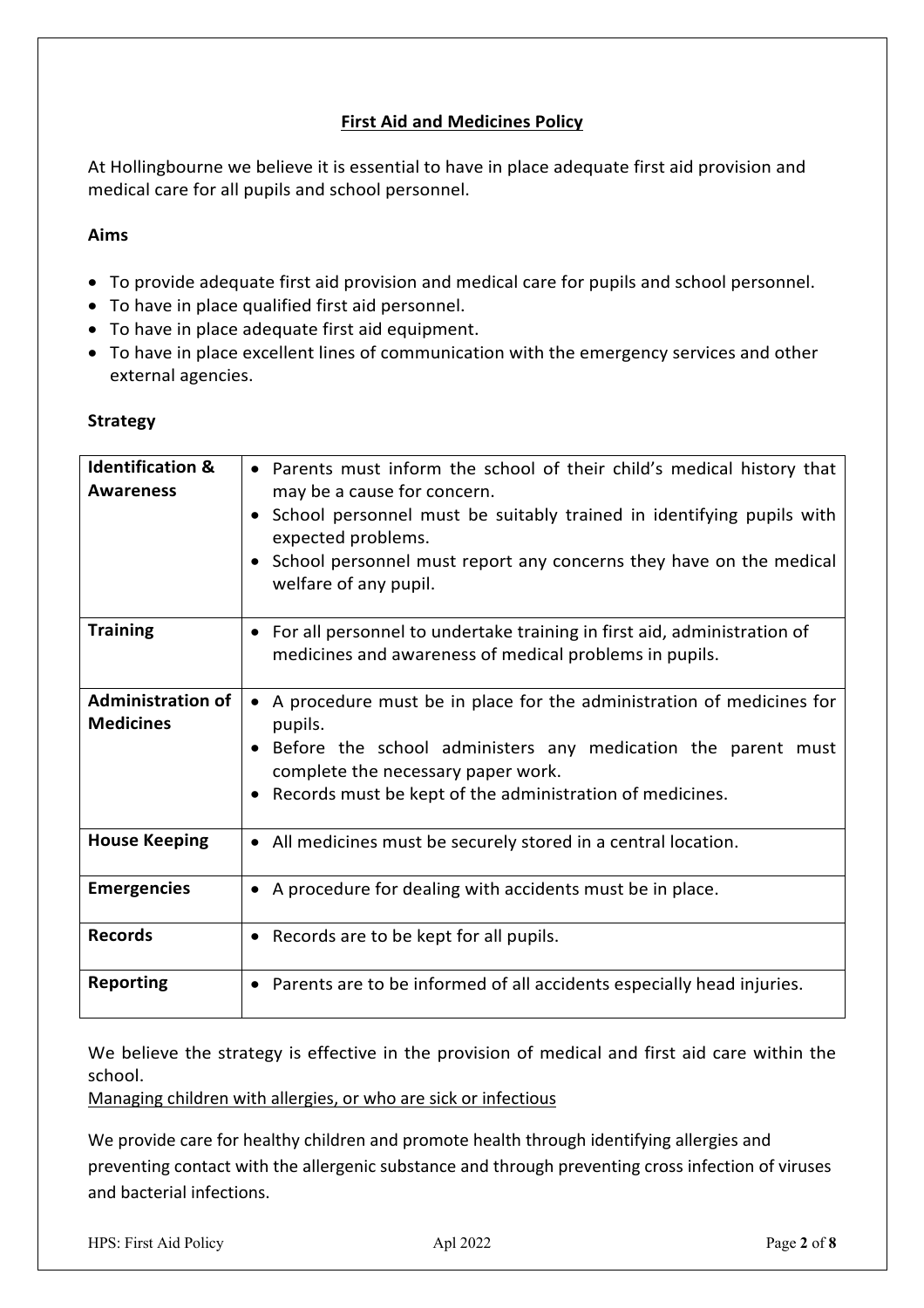When parents start their children at our school they are asked if their child suffers from any known allergies. This is recorded on the registration forms. If a child has an allergy this is noted along with the resulting reaction and any necessary medication with instructions of its use to alleviate the reaction. If it is necessary to administer special medication (eg epipen or similar) then this is recorded on a personal care plan and staff undergo any necessary specific training to ensure that they know how to administer the medication correctly.

We limit the likelihood of allergic reactions where possible for example, we do no permit nuts in school and limit the use of nut products. Parents are regularly reminded of this.

If children appear unwell during the day- have a temperature, sickness, diarrhoea or pains particularly in the head of stomach- a member of SLT is consulted and then parents contacted, asking them to collect the child or send a known carer to collect on their behalf.

If a child has a temperature, they are kept cool, by removing top clothing, sponging their heads with cool water but kept away from draughts. Temperature is taken using an electronic in the ear thermometer kept in the first aid cupboard. This action can be taken by all staff.

In extreme cases of emergency the child should be taken to the nearest hospital and the parent informed.

After sickness/diarrhoea parents are asked to keep their child home until the symptoms have stopped and the parents consider the child is well enough to return to school. The school can refuse admittance to children who have a temperature, a contagious infection or disease or who have been sick/ had diarrhoea within 48 hours. Clear guidance is set out in: *Guidance on infection control in schools and other childcare settings April 2010- Health Protection Agency* which the school refers to.

If a child or adult is diagnosed suffering from a notifiable disease under the Public Health (Infectious Diseases) Regulations 1988, the GP will report this to the Health Protection Agency. The school will then act on the advice from the Health Protection Agency. It may also be necessary to inform Ofsted (advice from Local Authority would be sought).

Nits and head lice are not an excludable condition, although in exceptional cases a parent may be asked to keep the child away until the infestation has cleared.

On identifying cases of head lice, all parents are informed and asked to treat their child and all the family if they are found to have head lice.

### Medicines

It is not our policy to care for sick children, who should still be at home until they are well enough to return to school, however we will agree to administer **prescribed medicine** as part of maintaining their health and well-being or when they are recovering from an illness. We will also administer over the counter medicines such as calpol or neurofen if it is absolutely necessary.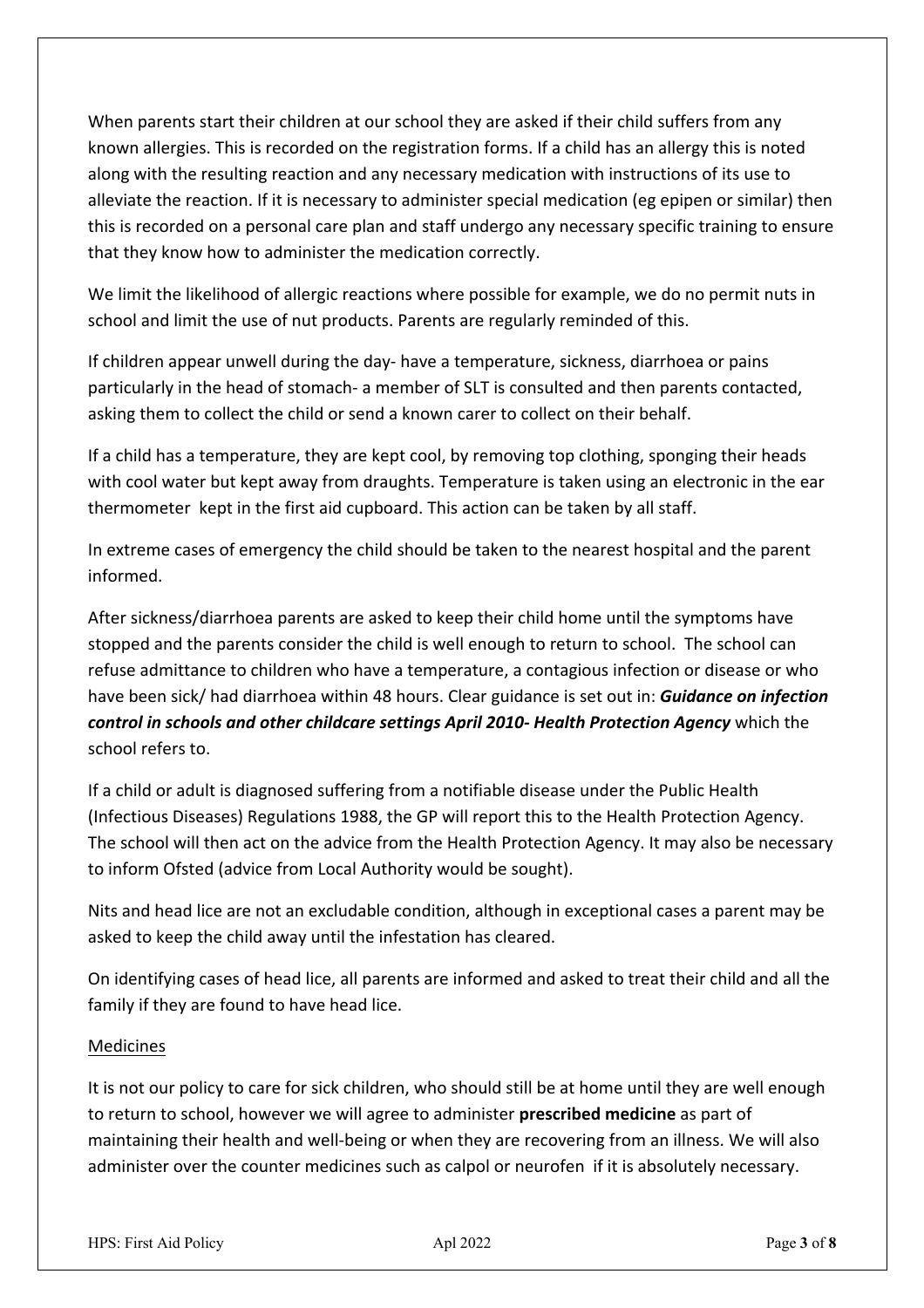Medicines should only be given where it would be detrimental to the child's health if not given within school time.

Medicines can be given by all staff. The administering of any medicine should be witnessed by a second adult.

Children taking the medicine must be well enough to attend school. All medicine must be in date. Prescribed medicine must be prescribed for the current condition). They must be stored in their original containers, clearly labelled (with pharmaceutical label) and inaccessible to children- stored in line with the conditions set out in the instruction booklet.

Parents give prior written permission for the administration of medication. For non prescribed medicine this will be bought in at the time of illness. The medicines will not be kept in school over night. The staff receiving the medication must ask the parent to sign a consent form stating the following information. No medication may be given without these details being provided:

- Full name of child and date of birth
- Name of medication and strength
- Who prescribed it
- Dosage to be given in the setting (and time if possible)
- How the medication should be stored and the expiry date
- Any possible side effects that may be expected should be noted
- Signature, printed name of parent and date.

### See Appendix 1 for form.

The administration of medicine is recorded accurately each time it is given and is signed by staff. Parents sign the record book to acknowledge the administration of medicine. The medication record book records:

- Name of child
- Name and strength of medication
- The date and time of dose
- Dose given and method
- Signature by staff member and parent signature at end of day

See Appendix 2 for form.

**With any medication brought into school, parents MUST be asked and sign to say what time the last dose was given to their child so that the child cannot be given an overdose in school.**

**All medicines (except inhalers for asthma) MUST be brought into school each morning, taken to the school office and collected by the parent/ carer from the office at the end of each day.**

Please refer to the additional guidance for further information: *Guidance to refer to: Managing Medicines in Schools and Early Years Settings DfES 2005*

Accidents- recording and reporting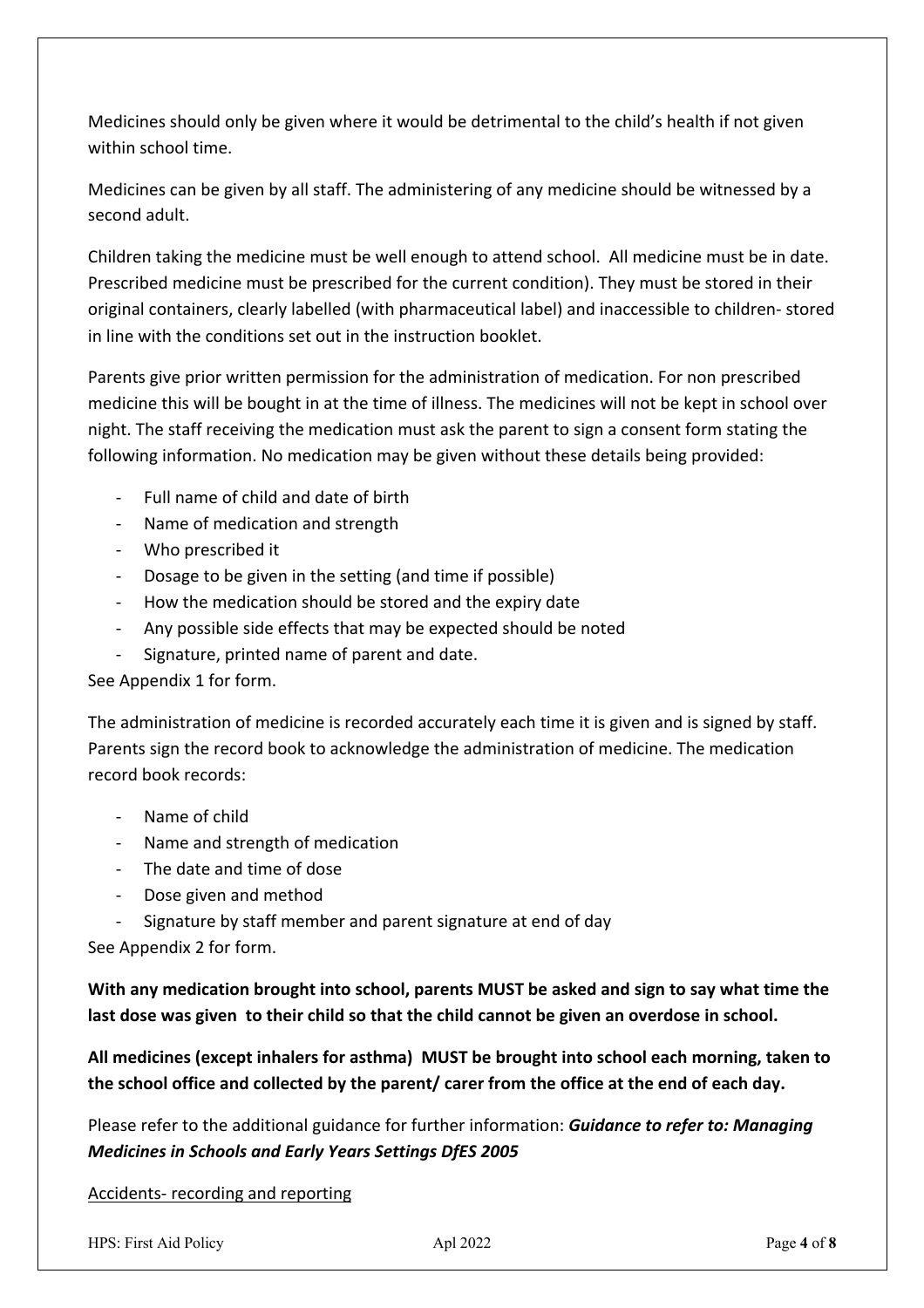We follow the guidelines of the Reporting Injuries, Diseases and Dangerous Occurrences (RIDDOR) for the reporting of accidents. Please refer to: *A guide to Reporting of Injuries, Diseases and Dangerous Occurrences Regulations 1995- HSE 2012.*

Our accident book is kept safely and accessibly (to all staff who know how to complete it) and it is regularly reviewed to identify potential or actual hazards.

Where possible, parents are informed about accidents in person at the end of the day. Parents are formally told about more serious accidents by putting a sticker on the child concerned and ensuring the parent is verbally informed at the end of the day. Where at all possible, parents are informed of head bumps and more serious injuries by phone at the time the first aid treatment is being given. If this is not possible they are informed as soon as possible afterwards. In order to meet the requirements of the EYFS, in the Early Years Foundation Stage white accident forms are completed and given to parents for any minor accident which has required any first aid treatment.

When there is any injury requiring general practitioner or hospital treatment to a child, parent, volunteer or visitor or where there is a death of a child or adult on the premises we make a report to the Local Authority using the electronic form on KELSI. If necessary, the Health and Safety Executive is also informed using the format for the RIDDOR.

### First aid.

At Hollingbourne, all staff are able to take basic action to apply first aid treatment in the event of an accident involving a child or an adult. At least one member of staff with first aid training is on the premises or on an outing at any one time. The first aid training within the Early Years Foundation Stage is Paediatric First Aid and in line with the requirements set out in the Early Years Foundation Stage Statutory Requirements.

Our First Aid supplies ensure we can manage first aid treatments and complies with relevant regulations. These supplies are kept in the first aid cupboard in our waiting area. First aid resources are kept easily accessible to adults and kept out of the reach of children. Stocks within the first aid cupboard and first aid kits are checked regularly and restocked by **Helen Bradley-Wyatt** (HT), **Lindsey Tong** (paediatric first aid trained) and **Zara Rout** (secretary)

At the time of admission to the school, parents' written permission for emergency medical advice or treatment is sought. Parents sign and date their written approval.

Parents sign a consent form at registration allowing staff to take their child to the nearest Accident and Emergency unit to be examined, treated or admitted as necessary on the understanding that parents have been informed and are on their way to the hospital.

Any staff can carry out basic first aid treatment. Basic first aid includes treatment for e.g minor grazes, minor bumps (other than to the head) minor nosebleeds.

**Bumps to the head, or serious accidents, cuts, burns should be referred to a trained First Aider for appropriate treatment advice.**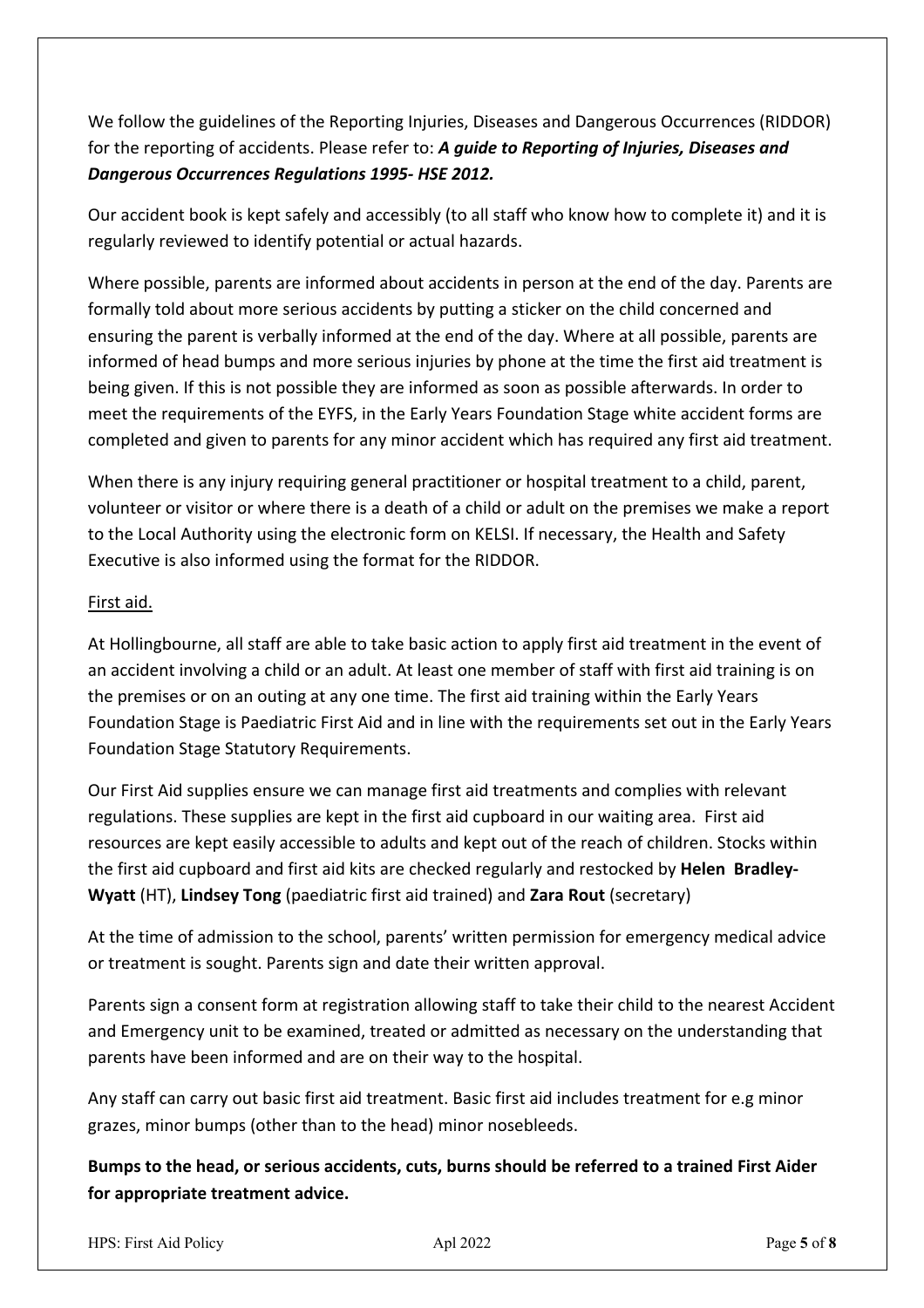**Any children in the Early Years Foundation Stage requiring treatment from a first aider must be treated by a first aider with the paediatric qualification.** 

**A list of staff who are currently First Aid trained can be found in/on the first aid cupboard.**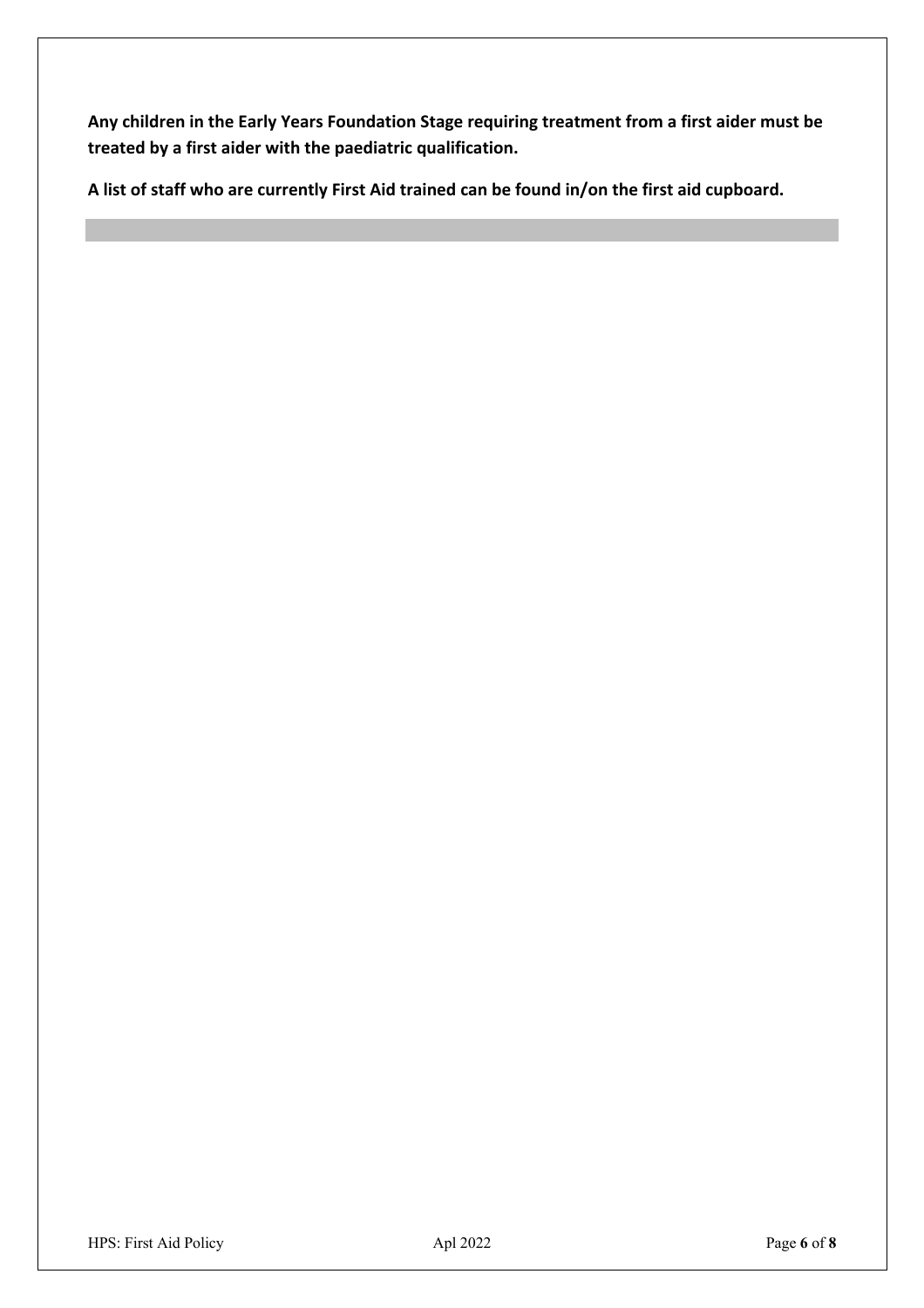**Appendix 1**

# **Hollingbourne Primary School**

### **Parental agreement for the administration of medicines**

The school/setting will not give your child medicine unless you complete and sign this form and the school/setting has a policy that staff can administer medicine

| Childs Name                                                                                 |
|---------------------------------------------------------------------------------------------|
| DOB <sub>a</sub>                                                                            |
|                                                                                             |
|                                                                                             |
|                                                                                             |
|                                                                                             |
|                                                                                             |
| Date of Provision<br><u> Letter and the substitute of provision</u>                         |
|                                                                                             |
|                                                                                             |
| Where Medicine Kept:<br>How much (dose) to give:<br><u> 1989 - Johann Barbara, martin a</u> |

### **Note: MEDICINES MUST BE IN THE ORIGINAL CONTAINER AS DISPENSED BY THE PHARMACIST. STUDENTS SHOULD NOT SELF ADMINISTER**

Daytime contact number of parent or adult contact

 $\mathcal{L}_\text{max}$  and  $\mathcal{L}_\text{max}$  and  $\mathcal{L}_\text{max}$  and  $\mathcal{L}_\text{max}$ 

Name and contact number of GP

#### Agreed review date

This information is, to the best of my knowledge, accurate at time of writing and I give consent to the school / setting staff, to administer the medicine in accordance with the school/setting policy. I will inform the school/ setting immediately in writing if there is any change in dosage or frequency of the medication or if the medicine is stopped.

| Parent/Guardian signature |  |
|---------------------------|--|
| Print name                |  |
| Date                      |  |